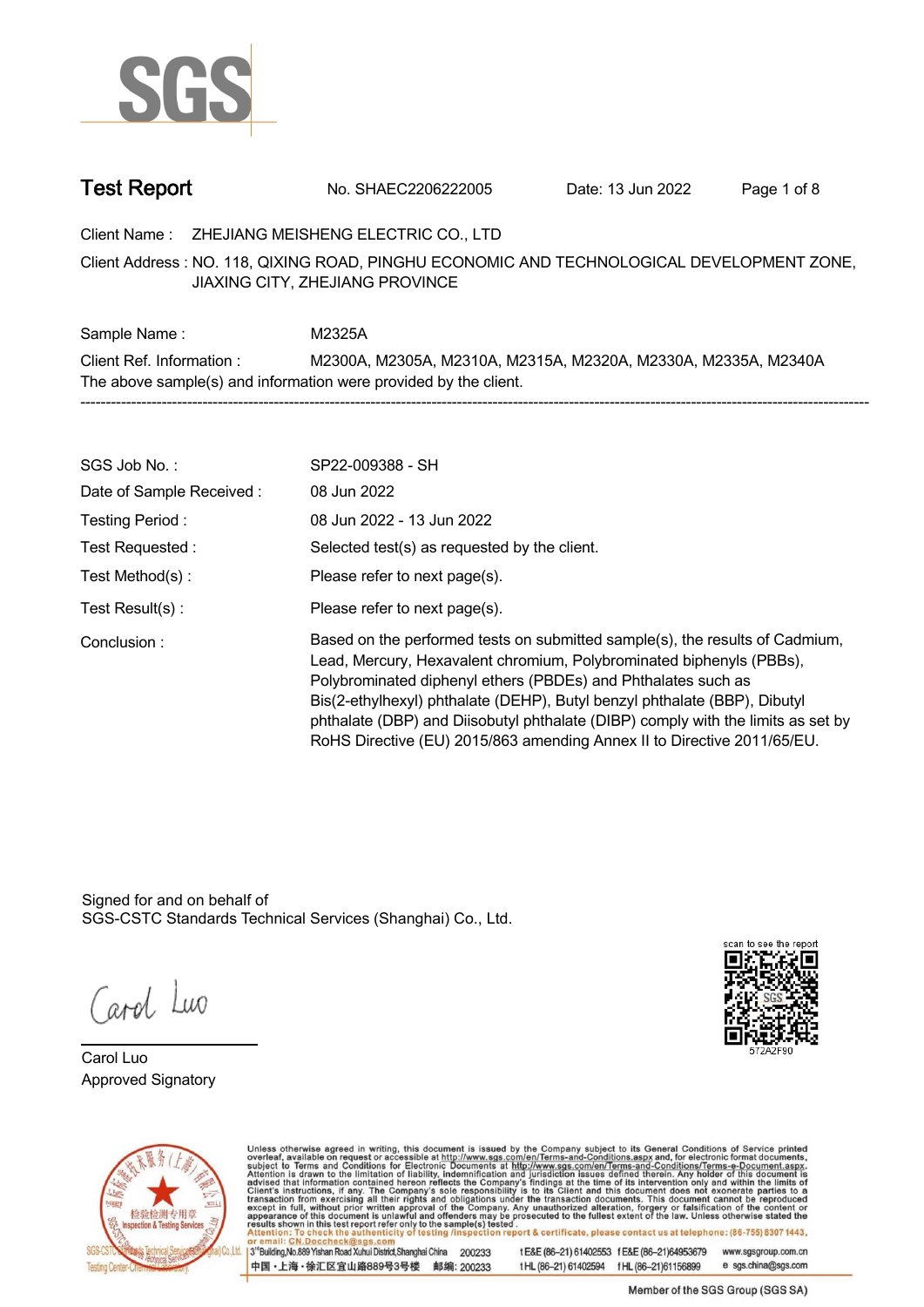

**Test Report. No. SHAEC2206222005 . Date: 13 Jun 2022. Page 2 of 8.**

**Test Result(s) :.**

**Test Part Description : .**

| Specimen No.    | SGS Sample ID    | <b>Description</b> |  |
|-----------------|------------------|--------------------|--|
| SN <sub>1</sub> | SHA22-062220.003 | Brown grain        |  |

- **Remarks :.(1) 1 mg/kg = 0.0001% .**
	- **(2) MDL = Method Detection Limit .**
	- **(3) ND = Not Detected ( < MDL ) .**
	- **(4) "-" = Not Regulated .**

### **RoHS Directive (EU) 2015/863 amending Annex II to Directive 2011/65/EU.**

**Test Method :. With reference to IEC 62321-4:2013+AMD1:2017, IEC62321-5:2013, IEC62321-7-2:2017, IEC 62321-6:2015 and IEC62321-8:2017, analyzed by ICP-OES, UV-Vis and GC-MS. .**

| Test Item(s)                 | Limit | <u>Unit</u> | <b>MDL</b>               | 003       |
|------------------------------|-------|-------------|--------------------------|-----------|
| Cadmium (Cd)                 | 100   | mg/kg       | $\overline{2}$           | ND        |
| Lead (Pb)                    | 1000  | mg/kg       | $\overline{2}$           | 9         |
| Mercury (Hg)                 | 1000  | mg/kg       | $\overline{2}$           | <b>ND</b> |
| Hexavalent Chromium (Cr(VI)) | 1000  | mg/kg       | 8                        | <b>ND</b> |
| Sum of PBBs                  | 1000  | mg/kg       | $\overline{a}$           | ND        |
| Monobromobiphenyl            |       | mg/kg       | 5                        | ND.       |
| Dibromobiphenyl              | -     | mg/kg       | 5                        | ND.       |
| Tribromobiphenyl             |       | mg/kg       | 5                        | ND.       |
| Tetrabromobiphenyl           | -     | mg/kg       | 5                        | ND        |
| Pentabromobiphenyl           |       | mg/kg       | 5                        | <b>ND</b> |
| Hexabromobiphenyl            | -     | mg/kg       | 5                        | ND.       |
| Heptabromobiphenyl           |       | mg/kg       | 5                        | <b>ND</b> |
| Octabromobiphenyl            |       | mg/kg       | 5                        | ND        |
| Nonabromobiphenyl            |       | mg/kg       | 5                        | ND.       |
| Decabromobiphenyl            |       | mg/kg       | 5                        | ND        |
| Sum of PBDEs                 | 1000  | mg/kg       | $\overline{\phantom{a}}$ | ND.       |
| Monobromodiphenyl ether      |       | mg/kg       | 5                        | ND        |
| Dibromodiphenyl ether        | -     | mg/kg       | 5                        | ND.       |
| Tribromodiphenyl ether       | -     | mg/kg       | 5                        | <b>ND</b> |
| Tetrabromodiphenyl ether     |       | mg/kg       | 5                        | <b>ND</b> |



Unless otherwise agreed in writing, this document is issued by the Company subject to its General Conditions of Service printed overleaf, available on request or accessible at http://www.sgs.com/en/Terms-and-Conditions.asp

3<sup>rd</sup> Building, No.889 Yishan Road Xuhui District, Shanghai China 200233 中国·上海·徐汇区宜山路889号3号楼 邮编: 200233 tE&E (86-21) 61402553 fE&E (86-21)64953679 www.sgsgroup.com.cn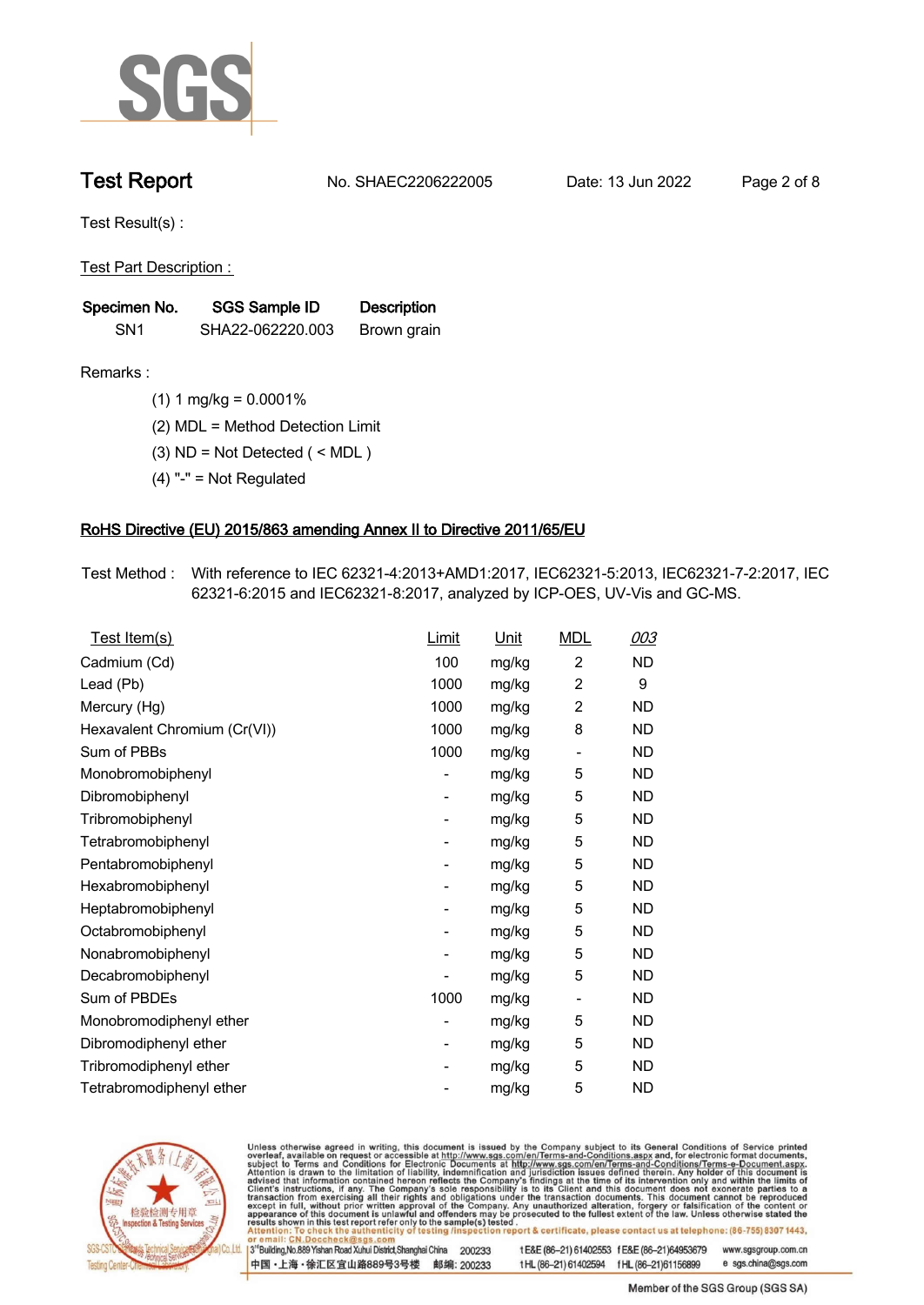

| <b>Test Report</b>                | No. SHAEC2206222005      |       | Date: 13 Jun 2022 |           | Page 3 of 8 |
|-----------------------------------|--------------------------|-------|-------------------|-----------|-------------|
| Test Item(s)                      | Limit                    | Unit  | <b>MDL</b>        | 003       |             |
| Pentabromodiphenyl ether          | -                        | mg/kg | 5                 | <b>ND</b> |             |
| Hexabromodiphenyl ether           | -                        | mg/kg | 5                 | ND.       |             |
| Heptabromodiphenyl ether          | $\overline{\phantom{a}}$ | mg/kg | 5                 | ND.       |             |
| Octabromodiphenyl ether           | $\overline{\phantom{a}}$ | mg/kg | 5                 | <b>ND</b> |             |
| Nonabromodiphenyl ether           | ۰                        | mg/kg | 5                 | ND.       |             |
| Decabromodiphenyl ether           | $\overline{\phantom{a}}$ | mg/kg | 5                 | <b>ND</b> |             |
| Di-butyl Phthalate (DBP)          | 1000                     | mg/kg | 50                | <b>ND</b> |             |
| Benzyl Butyl Phthalate (BBP)      | 1000                     | mg/kg | 50                | <b>ND</b> |             |
| Di-2-Ethyl Hexyl Phthalate (DEHP) | 1000                     | mg/kg | 50                | <b>ND</b> |             |
| Diisobutyl Phthalates (DIBP)      | 1000                     | mg/kg | 50                | <b>ND</b> |             |

**Notes :.**

- **(1) The maximum permissible limit is quoted from RoHS Directive (EU) 2015/863. IEC 62321 series is equivalent to EN 62321 series https://www.cenelec.eu/dyn/www/f?p=104:30:1742232870351101::::FSP\_ORG\_ID,FSP\_LANG\_ID: 1258637,25**
- **(2) The restriction of DEHP, BBP, DBP and DIBP shall apply to medical devices, including in vitro medical devices, and monitoring and control instruments,including industrial monitoring and control instruments, from 22 July 2021. .**

**Unless otherwise stated, the decision rule for conformity reporting is based on Binary Statement for Simple Acceptance Rule ( <sup>w</sup> =0) stated in ILAC-G8:09/2019. .**



Unless otherwise agreed in writing, this document is issued by the Company subject to its General Conditions of Service printed overleaf, available on request or accessible at http://www.sgs.com/en/Terms-and-Conditions.asp

3<sup>14</sup> Building, No.889 Yishan Road Xuhui District, Shanghai China 200233 中国·上海·徐汇区宜山路889号3号楼 邮编: 200233 t E&E (86-21) 61402553 f E&E (86-21)64953679 www.sgsgroup.com.cn

e sgs.china@sgs.com t HL (86-21) 61402594 f HL (86-21) 61156899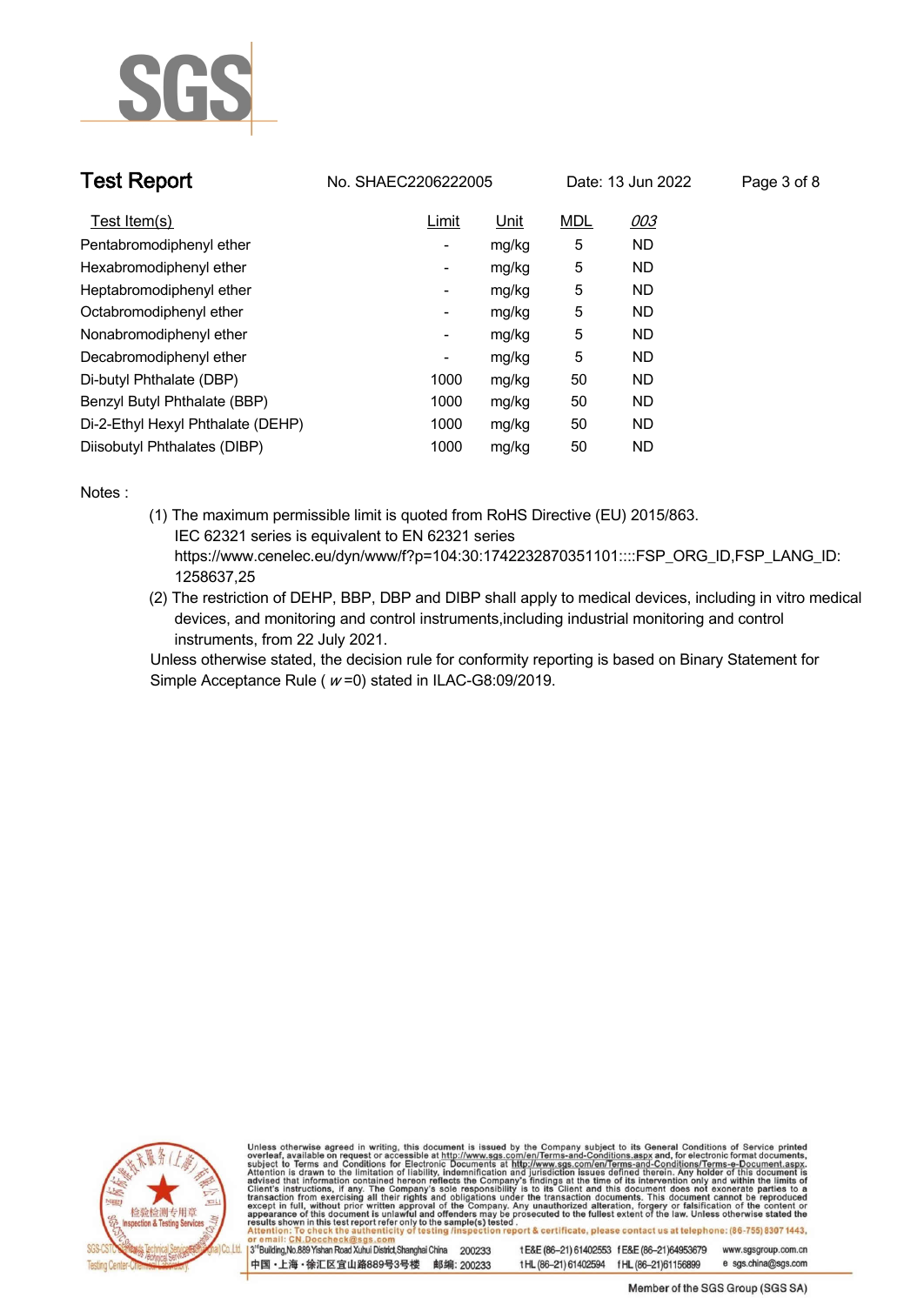

**Test Report. No. SHAEC2206222005 . Date: 13 Jun 2022. Page 4 of 8.**

## **ATTACHMENTS**

## **Elements (IEC62321) Testing Flow Chart**

1) These samples were dissolved totally by pre-conditioning method according to below flow chart.





Unless otherwise agreed in writing, this document is issued by the Company subject to its General Conditions of Service printed overleaf, available on request or accessible at http://www.sgs.com/en/Terms-and-Conditions.asp

3<sup>rd</sup> Building, No.889 Yishan Road Xuhui District, Shanghai China 200233 中国·上海·徐汇区宜山路889号3号楼 邮编: 200233 tE&E (86-21) 61402553 fE&E (86-21)64953679 www.sgsgroup.com.cn e sgs.china@sgs.com t HL (86-21) 61402594 f HL (86-21) 61156899

Member of the SGS Group (SGS SA)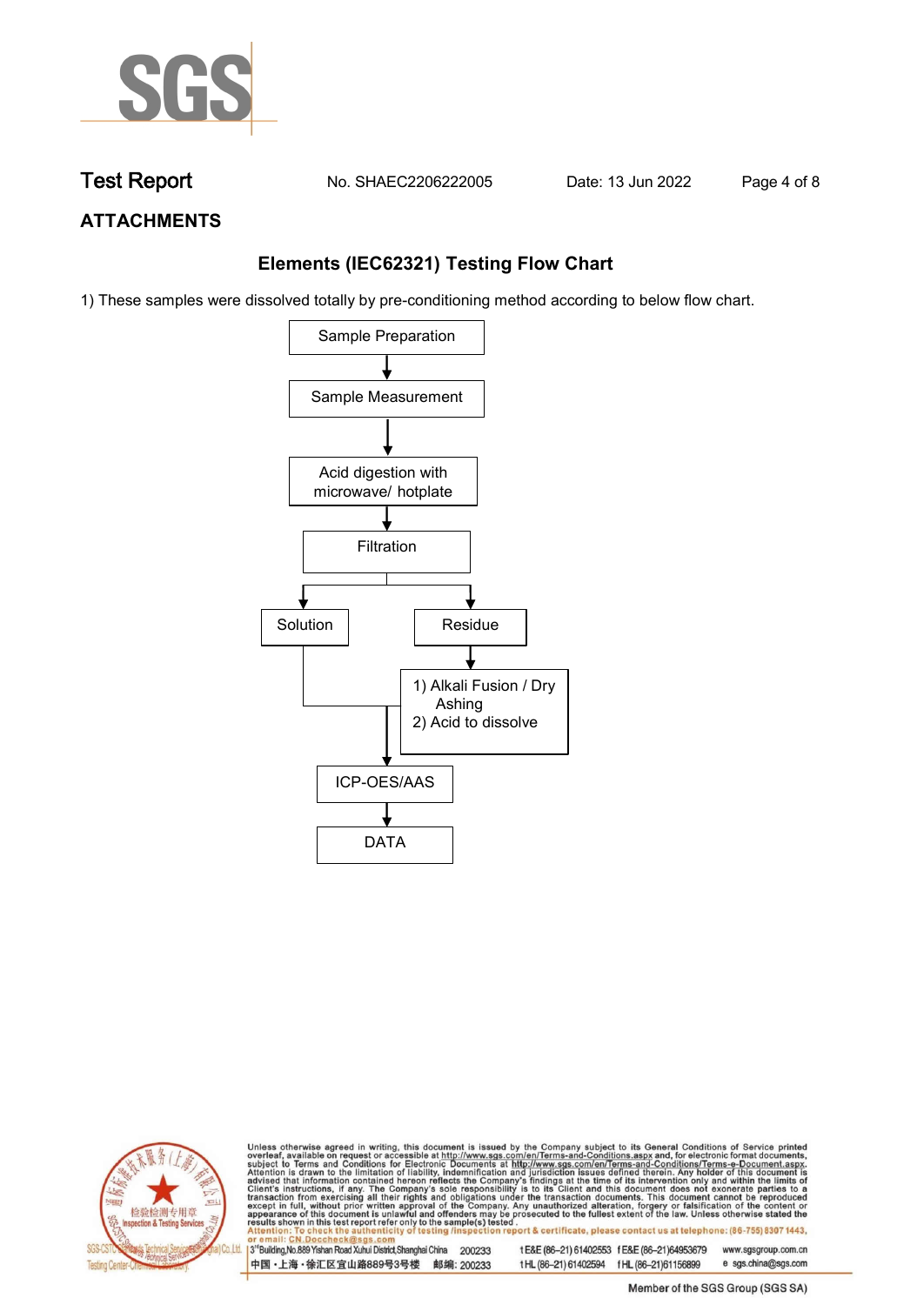

**Test Report. No. SHAEC2206222005 . Date: 13 Jun 2022. Page 5 of 8.**

## **ATTACHMENTS**

## **Hexavalent Chromium (Cr(VI)) Testing Flow Chart**





Unless otherwise agreed in writing, this document is issued by the Company subject to its General Conditions of Service printed overleaf, available on request or accessible at http://www.sgs.com/en/Terms-and-Conditions.asp

3<sup>rd</sup> Building, No.889 Yishan Road Xuhui District, Shanghai China 200233 中国·上海·徐汇区宜山路889号3号楼 邮编: 200233 tE&E (86-21) 61402553 fE&E (86-21)64953679 www.sgsgroup.com.cn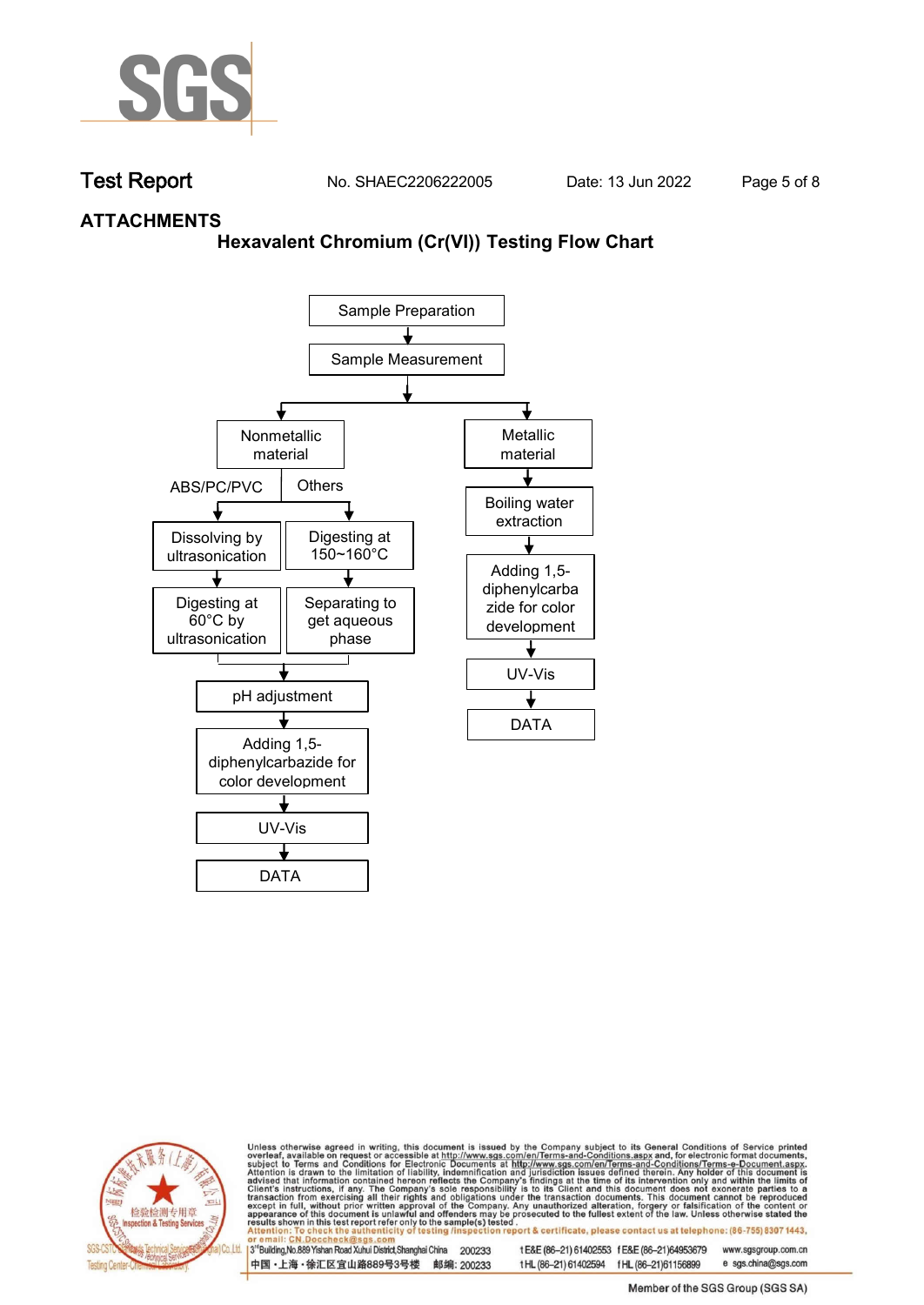

**Test Report. No. SHAEC2206222005 . Date: 13 Jun 2022. Page 6 of 8.**

**ATTACHMENTS**

## **PBBs/PBDEs Testing Flow Chart**





Unless otherwise agreed in writing, this document is issued by the Company subject to its General Conditions of Service printed overleaf, available on request or accessible at http://www.sgs.com/en/Terms-and-Conditions.asp

3<sup>'</sup>Building, No.889 Yishan Road Xuhui District, Shanghai China 200233 中国·上海·徐汇区宜山路889号3号楼 邮编: 200233

tE&E (86-21) 61402553 fE&E (86-21)64953679 www.sgsgroup.com.cn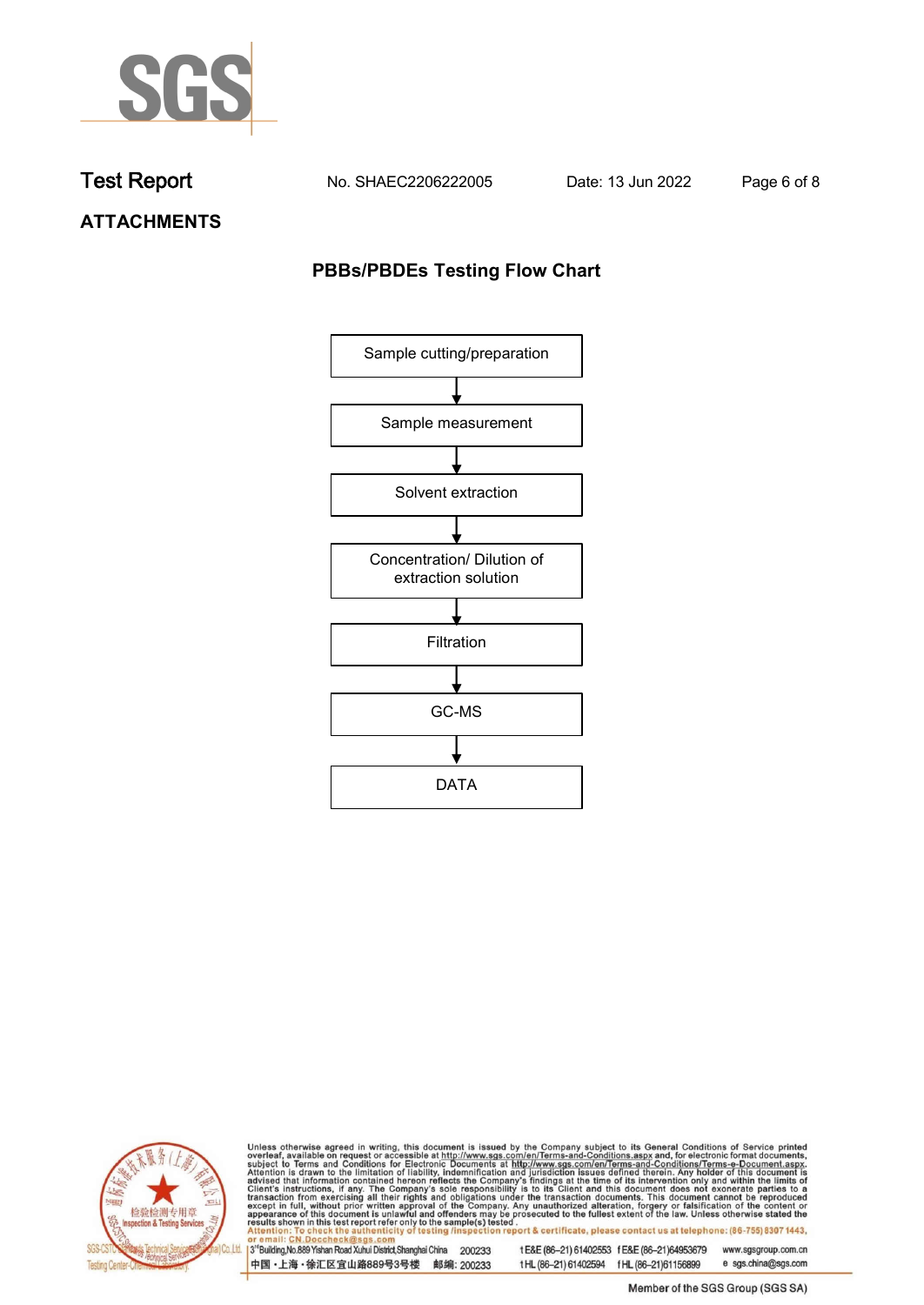

**Test Report. No. SHAEC2206222005 . Date: 13 Jun 2022. Page 7 of 8.**

# **ATTACHMENTS**

## **Phthalates Testing Flow Chart**





Unless otherwise agreed in writing, this document is issued by the Company subject to its General Conditions of Service printed overleaf, available on request or accessible at http://www.sgs.com/en/Terms-and-Conditions.asp

3<sup>'</sup>Building, No.889 Yishan Road Xuhui District, Shanghai China 200233 中国·上海·徐汇区宜山路889号3号楼 邮编: 200233

tE&E (86-21) 61402553 fE&E (86-21)64953679 www.sgsgroup.com.cn

e sgs.china@sgs.com t HL (86-21) 61402594 f HL (86-21) 61156899 Member of the SGS Group (SGS SA)